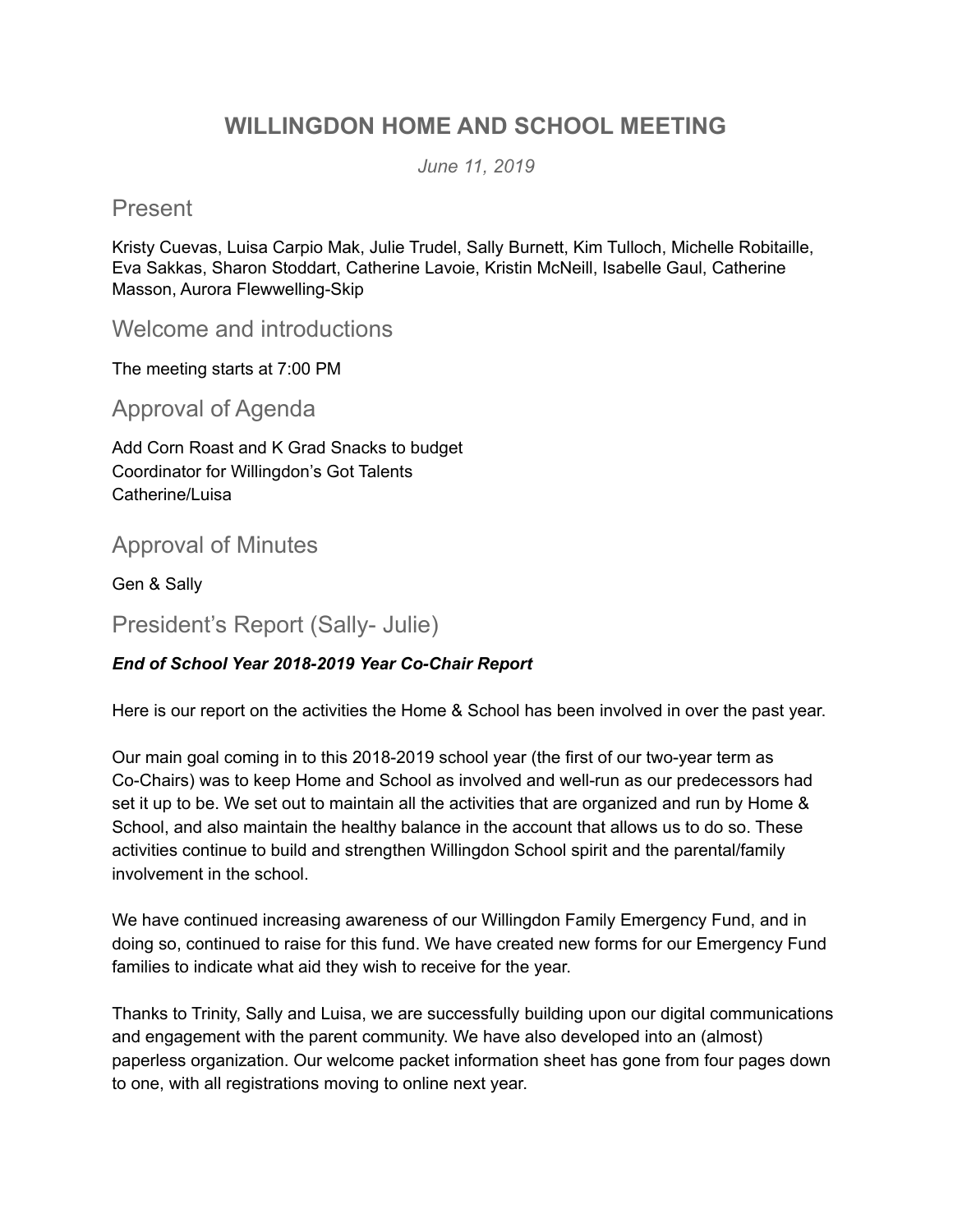#### *We are very pleased to report that all of the old favorites in terms of activities for the children were held this year:*

• The school year kicked off with our H&S Welcome Activity, the Welcome Back Corn Roast in September

• Photo Day and Open House both went off very smoothly thanks to our coordinators Isabelle Gaul, Genevieve Trudeau and Ruby Tagney.

• Halloween was an all day, school-wide activity and was a spooktacular success with the students circulating through five stations: haunted house, face painting and tattoos, games, stories and pumpkin voting. This is, of course, a huge collaboration and we thank the staff and all our volunteers for teaming up to make this so much fun for the kids.

• Both Fall and Spring Book Fairs were very well attended, and sales were excellent again. We have the expert coordination of Catherine Lavoie and Catherine Masson to thank for the success of both events. Their dedication and sunny presence will be missed and we are thrilled that Sharon Stoddart, Michelle Robitaille, and Eva Sakkas McGrath will be taking over as co-coordinators next year.

• Pizza Lunch remains our most profitable fundraiser and continued again this year, under the coordination of our all star team: Isabelle Gaul, Carolyn MacNeil, Jayne Hill and Genevieve Trudeau. As always, this team has been incredible in their ability to accommodate all students, field trips, schedule changes, etc.

• Fro-yo and Freezie Days were reinstated this year as a joint fundraiser with Grade 6 Grad Committee. Funds raised from this activity were shared between Home & School and Grad Committee. We have Lisa Malenfant and the Grade 6 students to thank for this.

• A perennial favorite, the Santa Breakfast, was held for the Kindergarten students, coordinated by Nadine Ishak and Danielle Evans. As is tradition, this event will be passed down to new Kindergarten parents in the coming year.

• Math Challenge was held again this year. We continue to search for parent coordinators for this activity, as it is loved by the students.

• The Geography Challenge returned this year, under the coordination of Kathelijne Keeran and Catherine Masson. We can discuss if more supplies are needed for the Annex for this activity.

• Coordination of all the school's bake sales was taken on once again by Genevieve Trudeau. She coordinated bake sales at numerous activities including Pancake Breakfast, Cabaret and Fun Fair.

• Finally, the Grad Committee will be holding the Grad party and other post grad day activities at the end of the month. This is run practically independently by the Grad Committee, this year chaired by Catherine Lavoie. We thank her for her hard work and dedication for all of her efforts this year.

#### *Home & School also continued to take on some activities in support of the school:*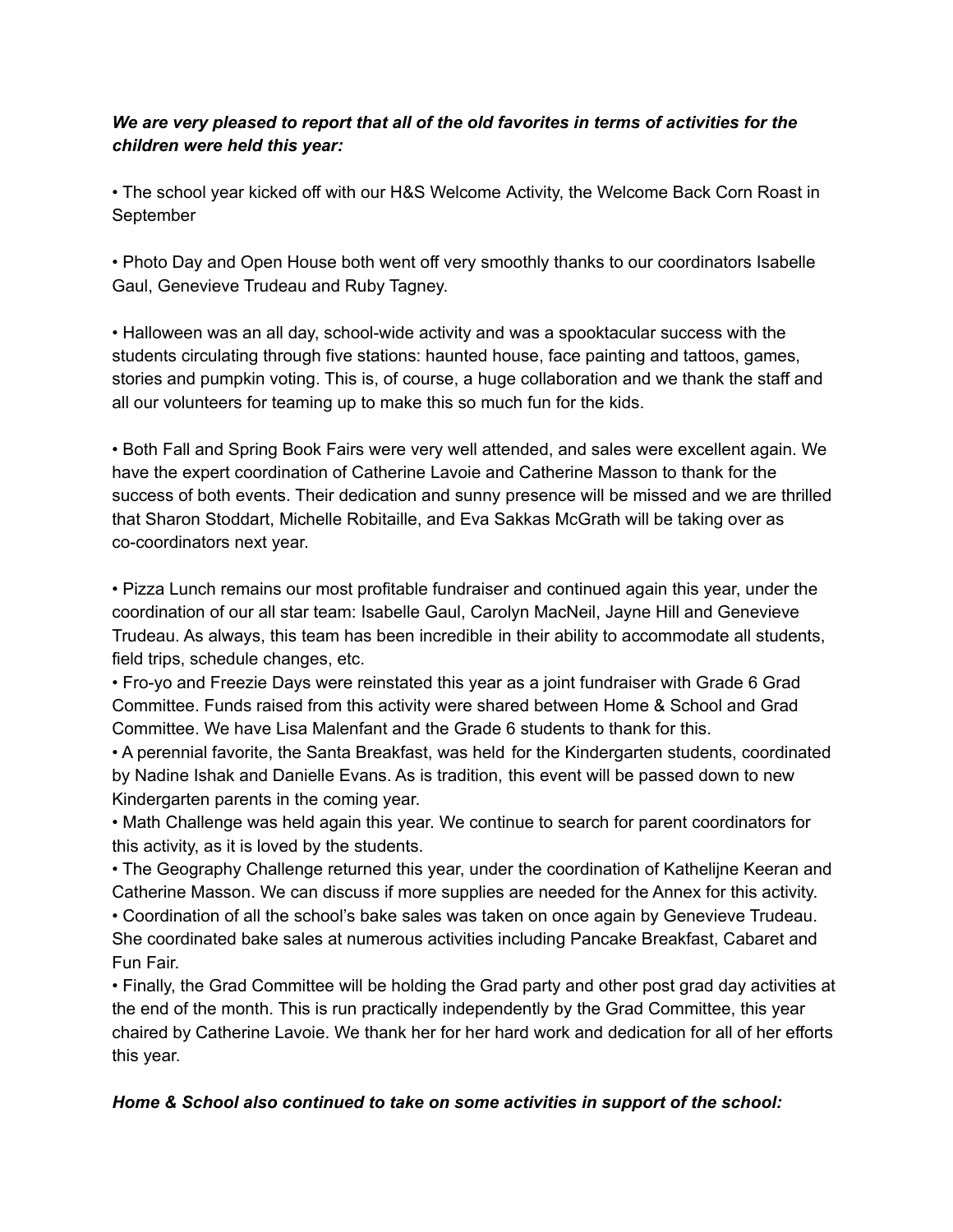•As a new initiative, the kindergarten families were made welcome at our first ever Kindergarten Boohoo Woohoo Breakfast while their kids attended their first gradual entry morning at school.

• Teacher and Staff Appreciation Week (TSAW) took place in the second week of February. With the help of so many volunteer parents, we were able to host a week-long show of appreciation for all that the teachers and staff do for our children. TSAW was coordinated by Luisa Carpio-Mak and Mary-Ellen Kenny.

Willingdon School Community-wide events were all very well attended this year, and we have been very pleased to see so many families come out to support us:

• This year saw the return of Pancake Breakfast, and we had a great turnout of more than 200 people! Sally Burnett and Michelle Alfonso coordinated this holiday activity. The school community was generous, as usual, in the donation of non-perishable items for the NDG Food Depot.

• Christmas Caroling/Food Drive was another return activity, with soup, latkes, hot chocolate and desserts provided by Home & School to feed the carolers! The week-long food drive and the caroling evening was coordinated by Sharon Sweeney and Michele Alfonso. Nadine Ishak coordinated the monetary donations to Le Depot.

• Willingdon's Got Talent returned again this year at the Hive. Coordinators Tess Bui, Jessica Burke, and Aya Aboelenien put on another fantastic event. We had an amazing turnout and it was a big success for raising money for the Family Emergency Fund. We thank Tess for her years of coordinating this event for Home & School, as this is her last year at Willingdon. • Fun Fair was the latest event of the school year, and was deemed a great success. We had returning favorite activities, as well as some new ones, and a stacked list of dunk tank dunkees. Coordinators Kristy Cuevas and Michelle Alfonso worked extremely hard to make this event

wildly successful. We thank them for all the hours they dedicated to Fun Fair this year! • This year, Home & School proudly funded the sound equipment for both the Holiday and Spring Concerts.

#### *Continued attention was paid this year to increasing the Willingdon Family Emergency Fund:*

• The Recettes en Pot Fundraiser was held in the fall. All funds raised in this campaign will go directly to the Family Emergency Fund.

• In the fall, families have the option to sponsor a child for pizza lunch and/or froyo. We had an extremely generous response to this and all additional funds raised were placed in the Emergency Fund.

• In all, we had a very successful year of fundraising for the Family Emergency Fund this year. This money has been put toward grocery gift cards for holiday food baskets, payment of school/lunch fees, payment of field trip fees, as well as sponsorship for pizza and froyo days for a number of students throughout the school year.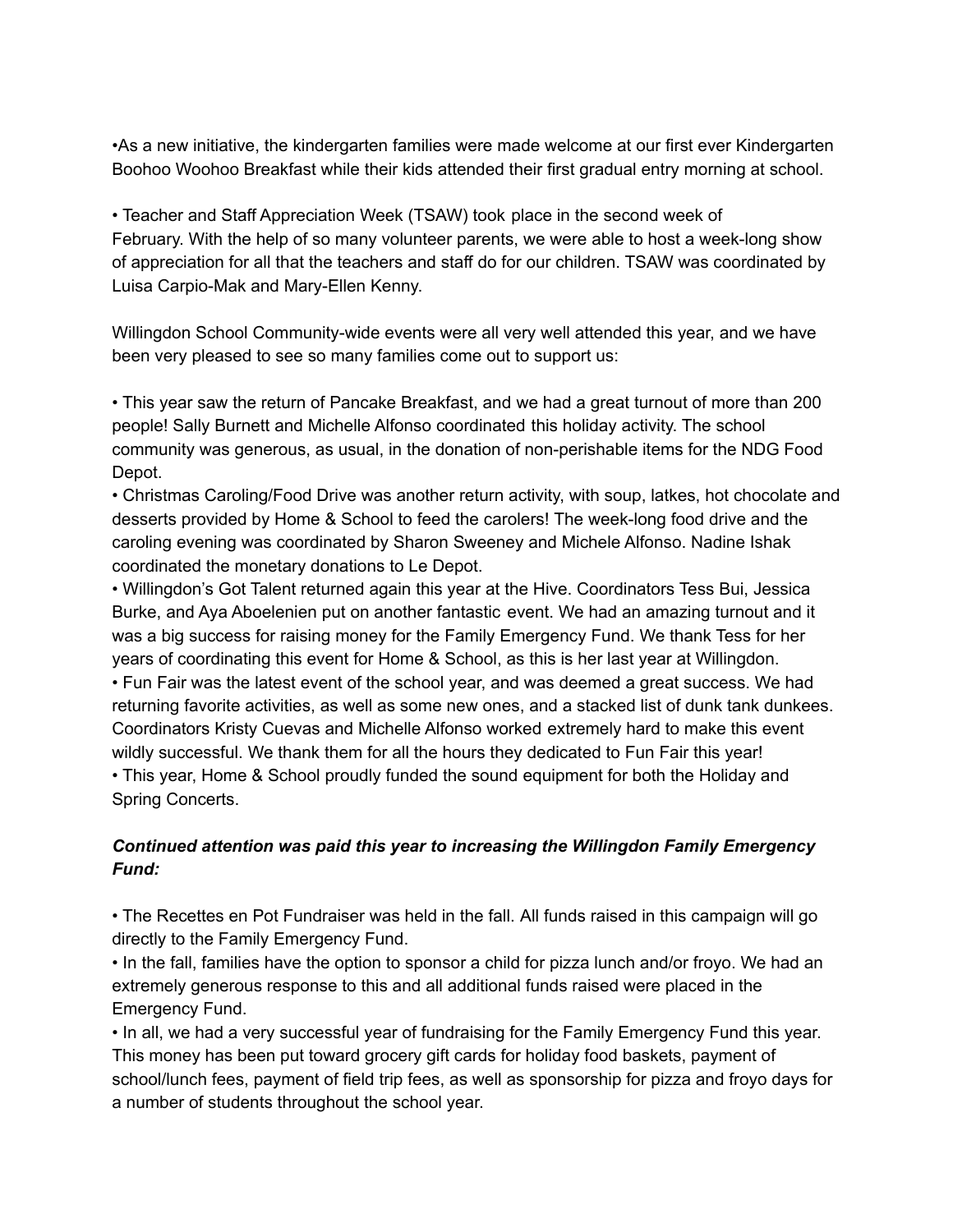#### *Upcoming Initiatives:*

• We will be launching our school supply bundles fundraiser this month with Editions Vaudreuil 5% of sales will go toward Home & School.

• In conjunction with the school supplies, we will also be launching a Mabel's Label's fundraiser, with 20% of each purchase going toward Home & School.

As you can surmise, this has been a very busy and rewarding year. We have been so pleased with the attendance of all of our family events and we are always floored by the generosity and spirit of all of our parent volunteers. We look forward to continuing to serve as co-chairs in the 2019-2020 school year and we thank you all for your continued support!

Julie Trudel and Sally Burnett Willing Home & School Association Co-Chairs 2018-2019

Principal's Report (Carmen Nicolas)

Absent

Teacher's Report (Mme Mirelle)

Absent

Communication/Membership Report

No formal report.

### *A Note from Trinity, communications:*

#### *One question to address*

Next year, we will continue to offer our Google calendar for H&S events. I would like to ask the admin rep at the meeting whether it would be helpful to have admin and GB add their dates to *the same shared google calendar, and instead call it a Willingdon google calendar, which we* can both include in our newsletters. I see it as a tool to avoid questions and hopefully take work *off of all of our plates in answering questions, addressing last minute date conflicts, etc. This is* not meant to create work. If it's not feasible or helpful for any number of reasons, no problem. It *would necessitate some type of standardization whereby each calendar entry starts with 'Grade x' or 'All grades' or something, because it would obviously be a busy calendar.*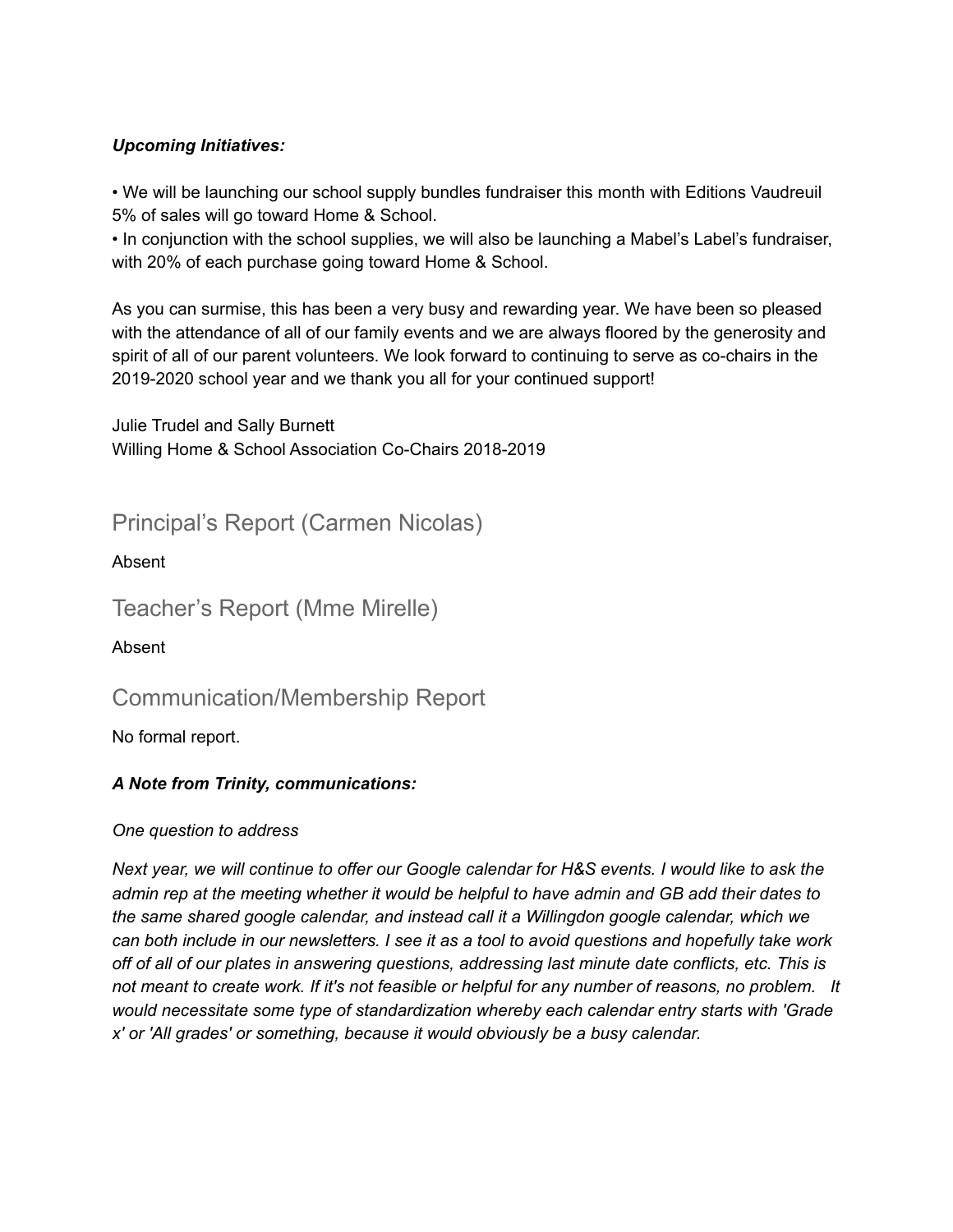Treasurer's Report (Geneviève Trudeau )

BALANCE: \$48K

UNCASHED CHECKS: \$15K

FAMILY EMERGENCY FUND BALANCE: \$2,800

GRAD BALANCE: \$6,500

PIZZA OWING: \$1400

BALANCE: \$20K

### New Business

- 1) K Breakfast: Kristin & Grace \$400 approved
- 2) Welcome Back Corn Roast
- 3) New Activities Ideas Annexe Transition
	- a) Movie Nights? Outside, bake sale, popcorn
	- b) Dance Nights, with kids?
- 4) Parent Green Committee
	- a) Benoit coordinated the Eco-Tent- to start Green Committee
	- b) Kristy, Cynthia & Luisa, Julie
- 5) Back to School Supplies and Mabel's Labels
	- a) Launched- 5% back and 20% for Mabel's Labels
- 6) Pizza Lunch Changes to the menu
	- a) Dropping juice boxes
	- b) Perhaps Diperie or LC Catering
	- c) Cookie instead of Ice Cream
	- d) Changing TYCB to Diperie Pops?
- 7) Feedback on Anti-Bullying Workshop
	- a) Absent
- 8) Further Ideas for spending some of balance
	- a) Bike Rack for Royal Side
	- b) Signage for Garbage, Recycling and compost
	- c) Custom Willingdon Tent
	- d) Lost and Found area shelves?

#### **Coordinators**

- 1) Open House (October daytime & evening)
- 2) Geo Challenge FILLED John Cote (& Gail) (Sally @Terrbonne Campus Grd 4)
- 3) Math Challenge FILLED John Cote